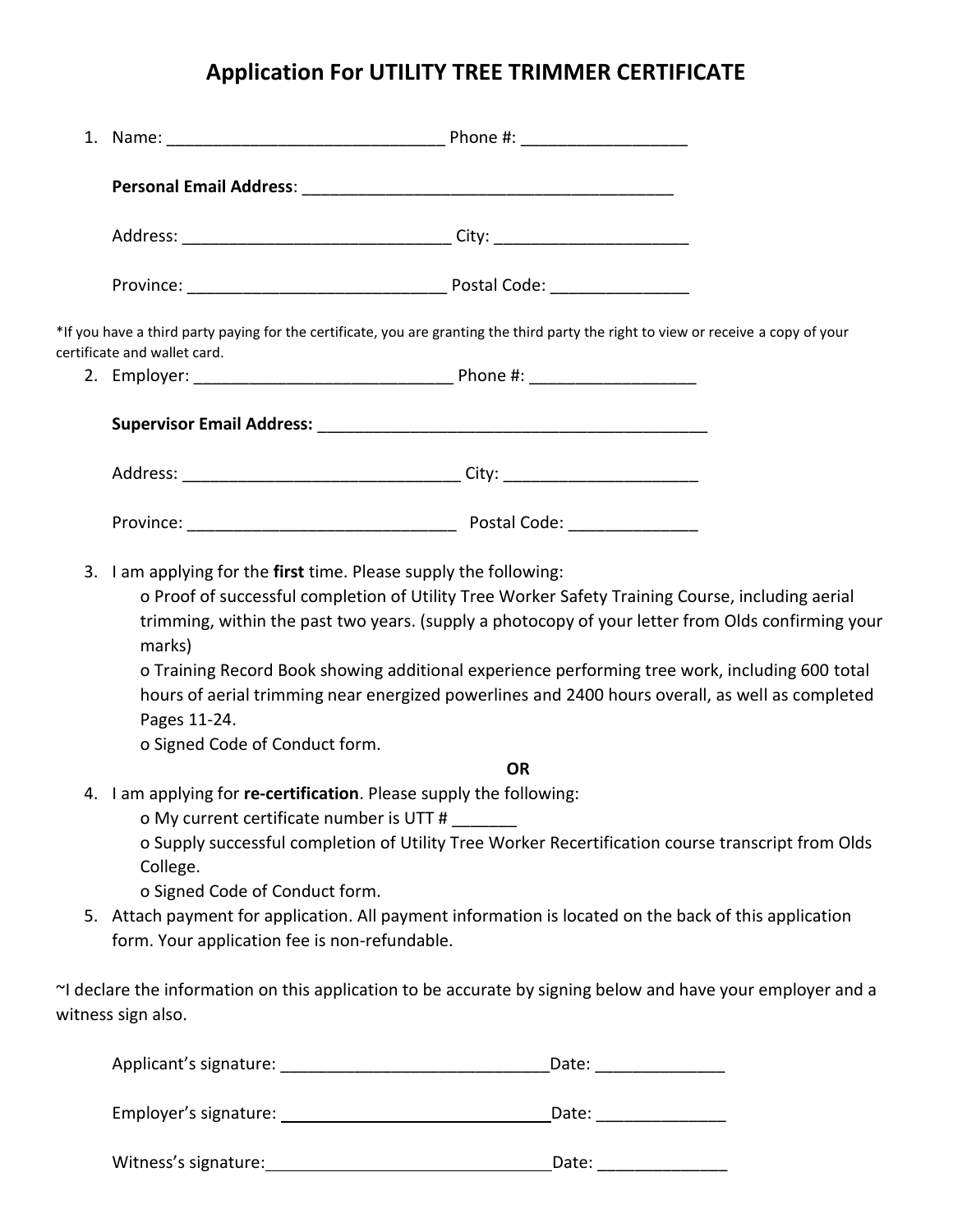## **Application for UTILITY TREE WORKER CERTIFICATE**

| certificate and wallet card.                                                                                                                           | *If you have a third party paying for the certificate, you are granting the third party the right to view or receive a copy of your                                                                                                                                                                                                                                                                                                      |  |
|--------------------------------------------------------------------------------------------------------------------------------------------------------|------------------------------------------------------------------------------------------------------------------------------------------------------------------------------------------------------------------------------------------------------------------------------------------------------------------------------------------------------------------------------------------------------------------------------------------|--|
|                                                                                                                                                        |                                                                                                                                                                                                                                                                                                                                                                                                                                          |  |
|                                                                                                                                                        |                                                                                                                                                                                                                                                                                                                                                                                                                                          |  |
|                                                                                                                                                        |                                                                                                                                                                                                                                                                                                                                                                                                                                          |  |
|                                                                                                                                                        |                                                                                                                                                                                                                                                                                                                                                                                                                                          |  |
| o Signed Code of Conduct form.                                                                                                                         | 1. I am applying for the first time. Please supply the following:<br>o Proof of successful completion of Utility Tree Worker Safety Training course within the past two<br>years. (supply a photocopy of your letter from Olds confirming your marks)<br>o Training Record Book showing completed Pages 11-24 * (some items may not apply to Tree Workers),<br>logged hours in addition to those for course equating to a total of 2400. |  |
|                                                                                                                                                        | <b>OR</b>                                                                                                                                                                                                                                                                                                                                                                                                                                |  |
| College.<br>o Signed Code of Conduct form.                                                                                                             | 2. I am applying for re-certification. Please supply the following:<br>o My current certification number is UTW #<br>o Supply successful completion of Utility Tree Worker Recertification course transcript from Olds                                                                                                                                                                                                                   |  |
| 3. Attach payment for application. All payment information is located on the back of this application<br>form. Your application fee is non-refundable. |                                                                                                                                                                                                                                                                                                                                                                                                                                          |  |
| witness sign also.                                                                                                                                     | ~I declare the information on this application to be accurate by signing below and have your employer and a                                                                                                                                                                                                                                                                                                                              |  |
|                                                                                                                                                        | _Date: __________________                                                                                                                                                                                                                                                                                                                                                                                                                |  |
|                                                                                                                                                        |                                                                                                                                                                                                                                                                                                                                                                                                                                          |  |
|                                                                                                                                                        | Witness's signature:<br>Mitness's signature:<br>Date: ________________                                                                                                                                                                                                                                                                                                                                                                   |  |